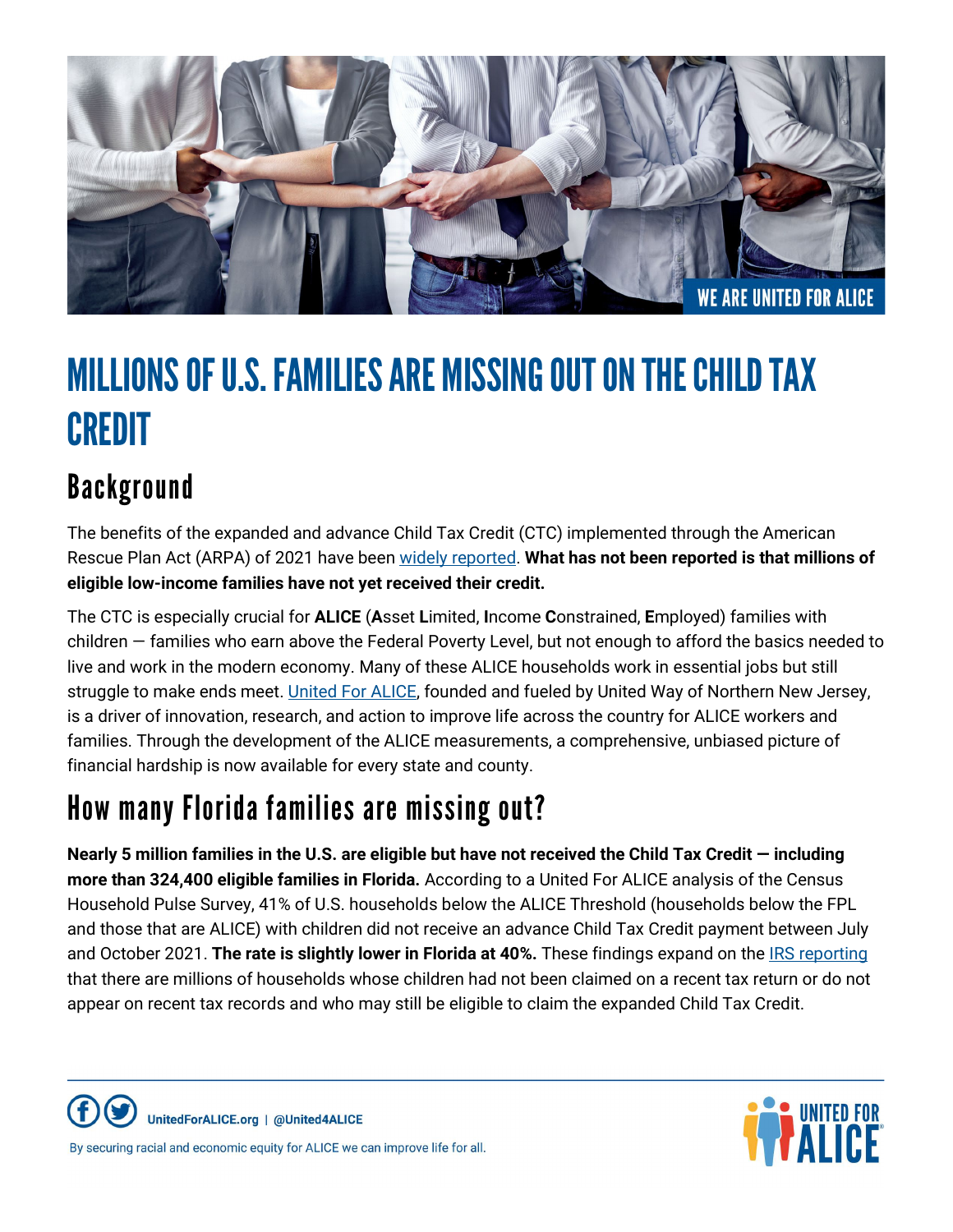Since most ALICE families are eligible for the full CTC amount (\$3,000 per child aged 6–17 and \$3,600 per child aged 5 and under), **at least \$14 billion could still be accessed by the families struggling the most – including more than \$973 million in Florida.** 

| <b>Families Not Receiving the Child Tax Credit by Income and Amount</b> |                                                                           |                                |                |                                                       |
|-------------------------------------------------------------------------|---------------------------------------------------------------------------|--------------------------------|----------------|-------------------------------------------------------|
|                                                                         | <b>Families with Children</b><br><b>Below ALICE Threshold<sup>1</sup></b> | Not Receiving CTC <sup>2</sup> |                | <b>\$ Amount Unclaimed</b><br>(estimate) <sup>3</sup> |
|                                                                         |                                                                           | <b>Number</b>                  | <b>Percent</b> |                                                       |
| <b>Florida</b>                                                          | 811,000                                                                   | 325,000                        | 40%            | \$973 million                                         |
| <b>United States</b>                                                    | 12 million                                                                | 5 million                      | 41%            | \$14.8 billion                                        |

*<sup>1</sup>United For ALICE, ALICE Threshold, 2019*

<sup>2</sup> United For ALICE analysis of Census Household Pulse Survey, July-October 2021: In the last 4 weeks, did you or anyone in your household receive a "Child Tax Credit" *payment, that is an advance payment from the expansion of the child tax credit as part of the Federal Government's 2021 American Rescue Plan? Please report "yes" if you received the payment as a paper check or as a direct deposit.*

*<sup>3</sup> Estimate calculated by the number of families times \$3,000*

*<sup>4</sup>Metro NYC is the New York-Newark-Jersey City, NY-NJ-PA Metro Area* 

### How ALICE families can claim the Child Tax Credit

It's not too late: If families file their taxes by April, they can receive the credit in a lump sum. And there is a well-established network of qualified free tax preparers across the county who can help these families access the Child Tax Credit, as well as the Earned Income Tax Credit (EITC) and the Child and Dependent Care Credit. What is needed is even greater awareness of the CTC and other credits, and the options and resources available to claim them.

**To access VITA free tax preparation and filing services, visit: [unitedwayirc.org/taxes](https://unitedwayirc.org/taxes)** 

### For more information

More data and resources are on our website[: UnitedForALICE.org](http://www.unitedforalice.org/) 

- See ALICE data for every county in the [country](https://www.unitedforalice.org/national-overview) and **Florida**
- Learn about the impact of the pandemic on ALICE families in *[The Pandemic Divide: An ALICE](https://www.unitedforalice.org/covid2019)  [Analysis of National COVID Surveys](https://www.unitedforalice.org/covid2019)* and other resources on the ALICE and COVID-19 webpage
- Use the [ALICE Wage Tool](https://www.unitedforalice.org/wage-tool) to explore wage levels by geography and occupation

**Media contact:** Sarah Tucci, Marketing Director, United Way of Indian River County: [Sarah.Tucci@UnitedWayIRC.org;](mailto:Sarah.Tucci@UnitedWayIRC.org) Office: 772.567.8900, ext. 111 or Laura Bruno, senior director, Marketing